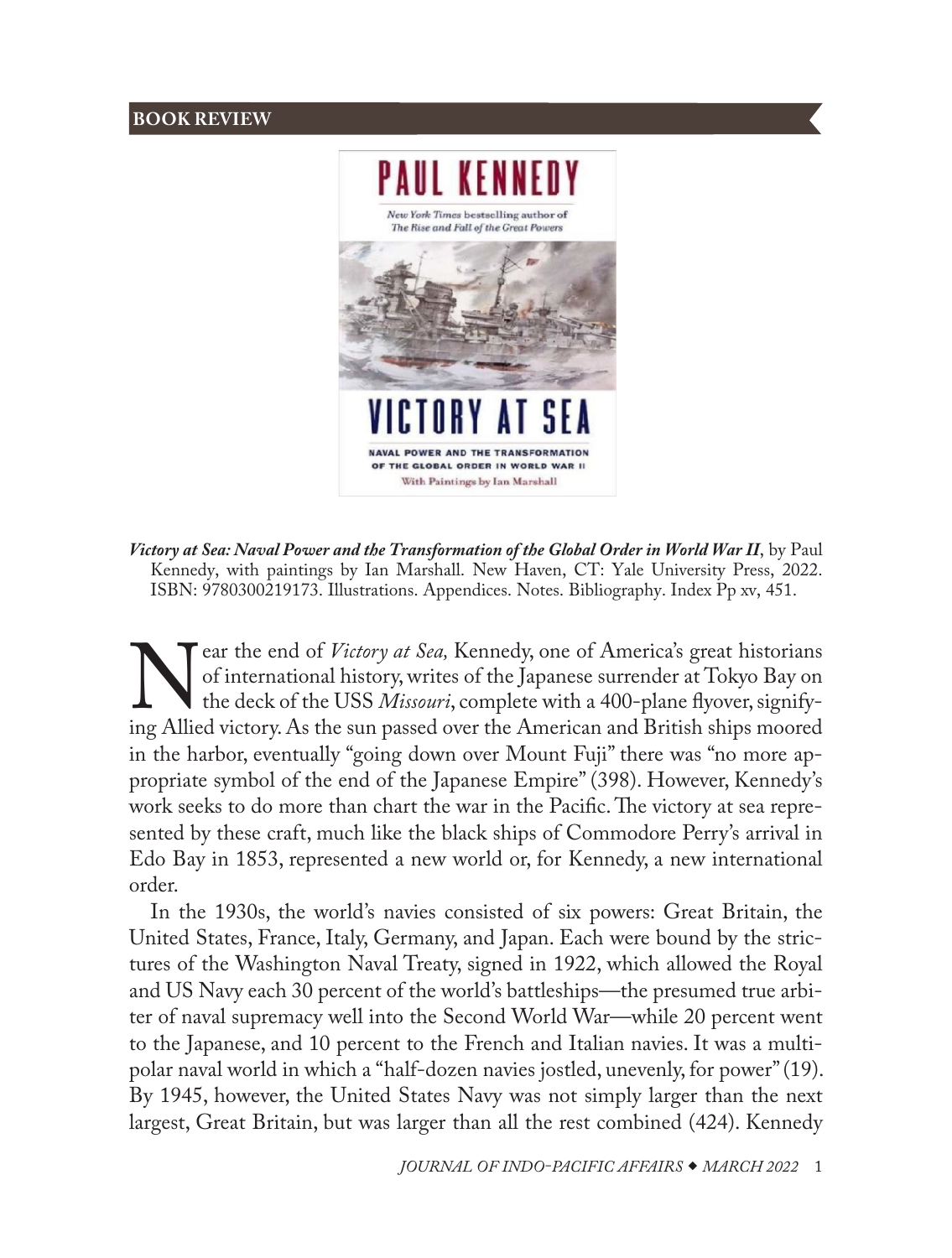therefore wants to use his work to understand the "deeper reasons" for the "amazing turnaround of fortune in the midst of this gigantic conflict" (xvi).

Kennedy divides his work into two elements: narrative and analysis. In doing so he attempts to paint a comprehensive picture of the Great Power navies on the eve of war, throughout the conflict, and afterward. His narrative presents one of the best aspects of his work, namely its scope. Often people are familiar with the Battle of the Coral Sea or of the U-boat threat but are not able to step back and take a global view of the naval conflicts. This presents a problem, as all these conflicts were interrelated; beyond the global nature of World War Two, and the fact that all the world's oceans are connected, it was also a very practical matter. For example, a ship committed to bombarding an atoll in the Pacific was one less designated to hunt submarines in the Atlantic. Defeat in one of the theaters would imperil the entirety of the Allied war effort. At the same time, while it is helpful to realize that all theaters were interrelated, they also were their own distinct conflict requiring different strategies as well as the make-up of naval forces. The Allied navies had to balance, therefore, not only the strategic use of their forces but also the development of the needed forces for each mission. As such his narrative does a great job broadening the view of the reader to consider these interrelationships and how the war was shaped by mastery of the varied seas.

Some of these conflicts are well known to us, such as the U-boat peril that Churchill famously stated was the only element of the war that left him truly frightened. Yet others, such as the work of the Murmansk convoys or the fight for control around Malta, are less so. In both cases, however, Kennedy paints a vivid picture of these conflicts and underscores the bravery of the men involved, as well as the difficulties faced when winning the war(s) at sea. The vividness of his narrative is augmented by the incorporation of paintings by the late Ian Marshall. These paintings provide color, quite literally, as the press agreed to present all in full color, which helps arrest the reader's gaze throughout and engross them in the narrative even further. One could hardly ask for a more beautiful depiction of such a dangerous time.

The book's breadth means, naturally, that coverage of each region might not be as detailed as one hopes. There have been numerous works on each individual theater or naval conflict, from Ronald Spector's exhaustive *Eagle Against the Sun*  (1985) about the Pacific Theater and Samuel Morrison's seminal *Battle of the Atlantic* (1957) to Jonathan Parshall and Anthony Tully's exceptional *Shattered Sword* (2007) exploring the Battle of Midway. Conversely, Kennedy's book focuses on providing an overview of all naval conflicts during World War II, which means that a reader hoping that the book will provide all that would be needed to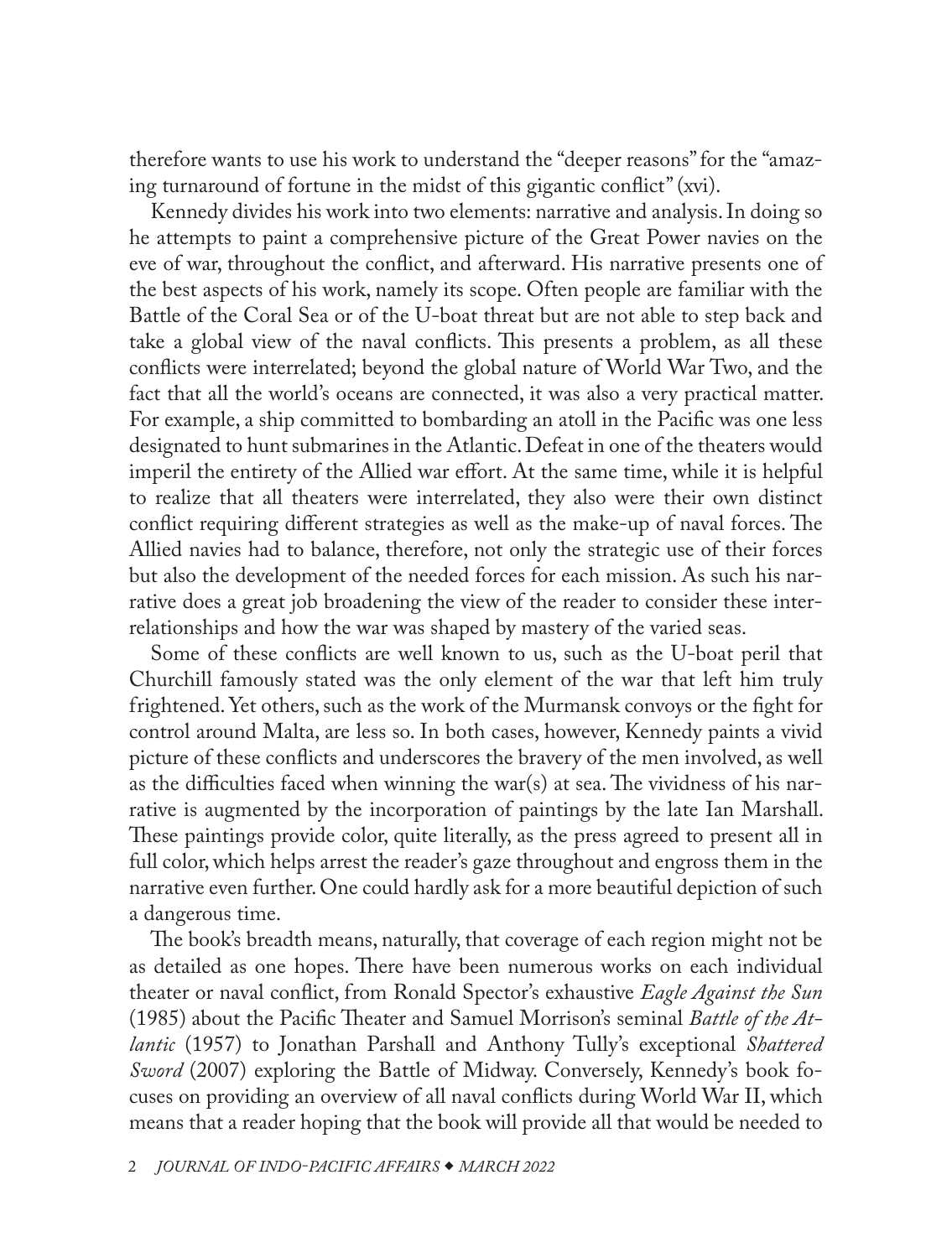understand the entirety of naval conflict during World War Two will be disappointed.

Yet this reviewer does not believe that was ever Kennedy's aim. Instead, the narratives provide an important global coverage of the naval struggles that can then be followed up by more targeted studies depending on one's specific interests. One might think of Gerhard Weinberg's *World at Arms* as an equivalent; this seminal work is a grand-strategic view of the Second World War that can then be augmented, with much more detail, by other works. In this regard, while the book might be too detailed for a general World War Two course, it could serve as an overview text for a course focusing on the naval aspects of the war. And it makes for essential reading for anyone generally interested in the Second World War.

But Kennedy's work is not merely a narrative. Behind the scenes Kennedy is building his case for the slowly growing global power of the United States. A perfect encapsulation of this is the USS *Essex*. When launched in June of 1943, it represented a new class of fast carriers designed to help overcome the disparity in forces that saw, at that moment, only one US carrier on active duty (the USS *Saratoga*) of the six US carriers that had begun the war. In fact, at the beginning of 1943, the Japanese had more carriers in the Pacific even after the disastrous Battle of Midway than the US. Yet the *Essex* class carriers, of which 16 would be produced, served as the backbone of US efforts in the Pacific. By the end of 1943, the "carrier gap" was already surmounted and, by January 1, 1944, the USS *Essex*  joined 12 other carriers as part of Task Force 58, which would carry the US Navy from Leyte Gulf to Iwo Jima, and then to Tokyo Bay. More than just an important point of interest, Kennedy highlights the launching of the USS *Essex* as a symbol of what was to come. It symbolized not just the eclipsing of the big gun ships as the crucial barometers of naval power and the beginning of the creation of the largest aircraft carrier force in history in the US Navy; it constituted a fundamental shift in global power writ large.

Specifically, Kennedy's argument is that the victory at sea during World War Two was an outgrowth of US productive capacity. Such capacity might be familiar to the reader in passing. Many are aware of how the USS *Yorktown* was repaired after Coral Sea just in time for the Battle of Midway in contrast with the Japanese carrier *Shōkaku* remaining in drydock during those crucial days in June 1942.

Certainly, the numbers of craft produced by the United States boggle the mind. The US was able to construct 24 light fleet carriers (CVLs) during the war originally ordering 32 (!) to be built—while the Japanese shipyards raced to convert existing hulls in an unwinnable race. The "workhorses of the fleet," destroyers, were just as overwhelming in number. By the end of the war the US would list 554 destroyers, with the greatest challenge seemingly being the ability to provide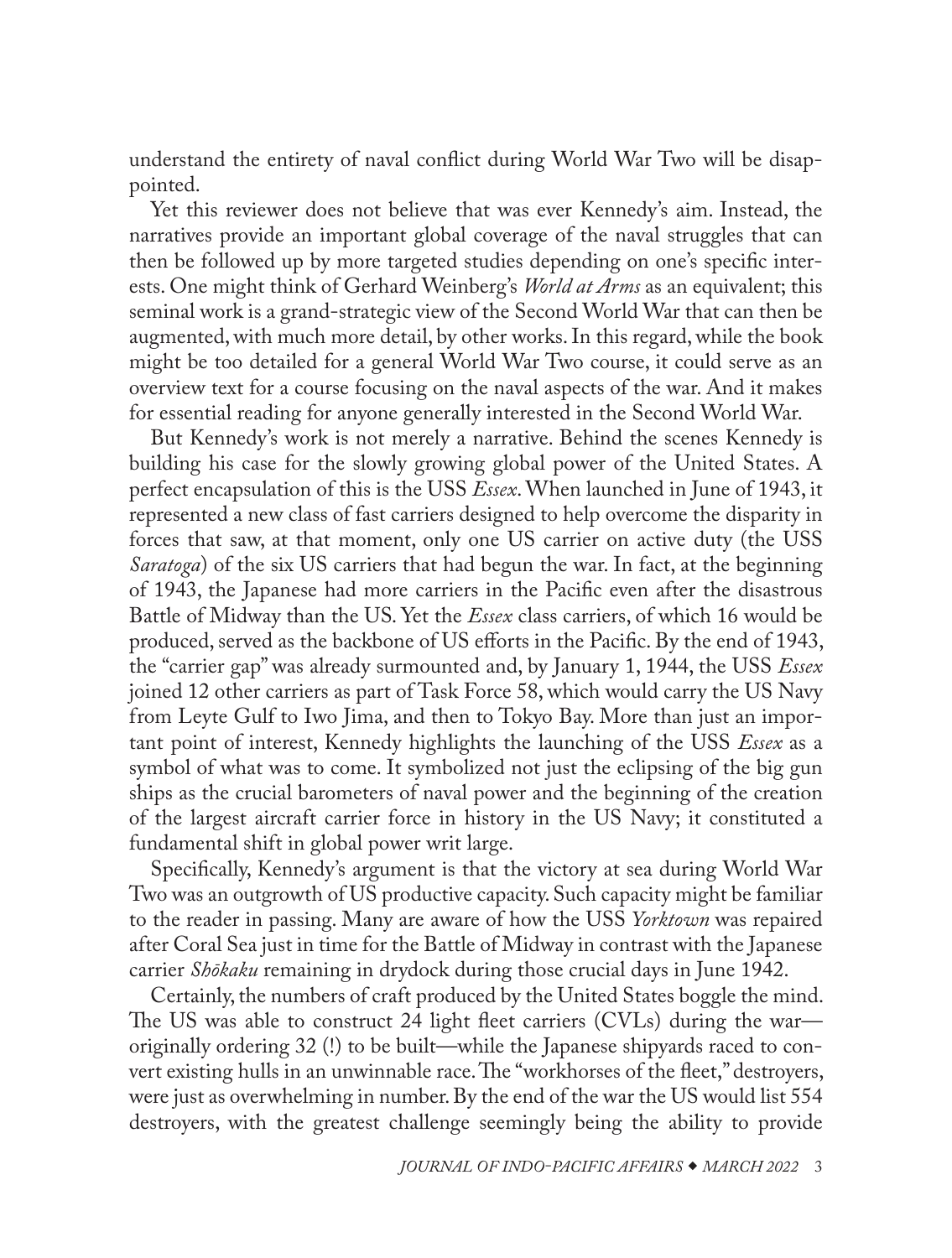names to all of them. The numbers contained a great irony: American naval strategists, achieved their dream of the largest battlefleet in the world right as "there would be no real rival to it" (298). Regardless, the production of that many ships was an outgrowth of the numerous factories on the home front. Consider that a single shipyard in Washington State was converted for military use and then produced, in under two years, fifty escort carriers. Or the Bath Iron Works in Maine that cut destroyer production timelines "from over 300 days to roughly 190 days per vessel" and was photographed constructing 14 *Geary*-class destroyers at the same time (300).

Kennedy is not content to rest his argument upon numbers and factories alone but also seeks to highlight the entire logistical system behind the construction efforts. The numerous vessels were supplied by even more numerous mobile repair forces and fast oilers that enabled the US Navy "to conquer the Pacific Ocean's famous tyranny of distance" (301). These mobile platforms were buttressed by the formation of the US Navy Construction Battalions (the CBs or Seabees), which constructed over \$10 billion in infrastructure across the Pacific. Kennedy proves the clear connection "between front-end war fighting and rear-end war production" as craft produced along the Gulf Coast quickly served from the Arctic to the Indian Oceans (303). Yet even this was only possible through the prodigious, and untapped, raw material and basic productive capacities of the United States. This can be seen in oil, which saw the US extracting 200 million metric tons to Germany's 9 million in 1943, or the ability of the US economy to go from producing 750,000 tons of aluminum in 1942, critical especially in airplane production, to 1.241 million tons in 1943 (316-317).

Even then the "Arsenal of Democracy" could only exist due to the capital outlays the United States' economy was capable of. Not only was the United States unleashing its massive productive capacity—with military outlays jumping from 1.4 percent of GNP in 1939 to 43 percent by 1943—it was managing to do so while raising real wages and the economic fortunes of the country as a whole. While America spent more than any other power, it was able to do so "because it was so rich—in raw materials, in industrial muscle, in its high-technology base, in its capital resources, and in its numbers of easily trainable people" (321). Winston Churchill described the productive power of the United States as a "giant boiler." Like a railway boiler, once lit, the US picked up ever greater speed as the nigh inexhaustible input of raw materials, capital, and workers were "shoveled" into the ever-expanding engine of war production. For Kennedy, World War Two was crucial to catapulting the United States to global dominance, not merely because it saw a weakening or toppling of other powers, but because it helped realize the latent power of the American economy.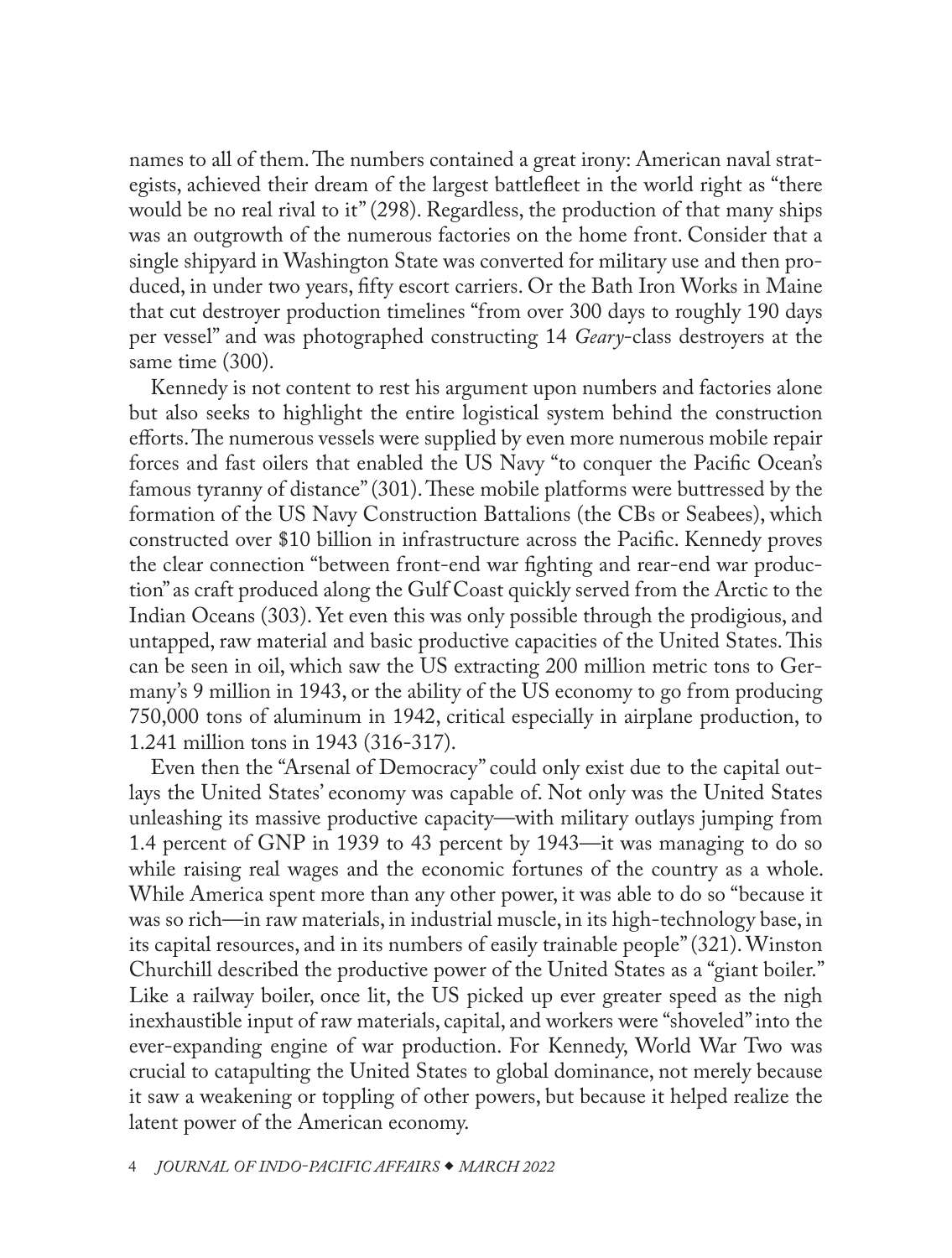This also leads to a potential critique, at least depending upon how much one thinks that such an argument is deterministic. Specifically, does focusing on production not imply an inevitability to the Allied victory that can simply be cataloged on a leger? This reviewer does not find that to be the case as throughout Kennedy is at pains to underscore the importance of *how* such productive capacity was used. For example, he dismisses the idea that German U-boats were defeated simply through the explosion of the Liberty Ship and the size of Allied convoys more generally (as did contemporaries). He does, however, note that the post-1942 surge in American shipbuilding "came just at the right time" to help bring victory in the Atlantic (308). The Liberty Ships were, instead, part and parcel of a larger productive force that developed the weapons and platforms needed to defeat the U-boat. Inherent to such an argument is that the correct tools of fighting were designed by inventors, produced by government and private action, appropriately coordinated by their commanders, and adroitly operated by their brave crewmen. In none of this is Kennedy suggesting, in a deterministic manner, that production inherently wins; rather he is arguing that to deny the productive power of the United States, from the victory at sea to the supplies of Lend-Lease trucks to the Soviet armies, is to miss a crucial part of the war.

The old saw is that amateurs study tactics while experts study logistics. Thus, Kennedy underscores US logistical power because without that understanding, one can get lost in the minutia of a battle and miss the broader picture. In this Kennedy is not alone. He notes how Churchill was aware, or at least later claimed to be aware, on December 8, 1941, that "Hitler's fate was sealed" while the Japanese "would be ground to powder" because they had unleashed American power (325). This reviewer thinks of Michael Hodgson's concept of the Great Western Transmutation, when the West created a social power that, from 1800 onward, permitted it to dominate the globe. The West did so by establishing, if you will, the "rules of the game" of industrialization, governance, empire, and the like. Thus, Europeans could be foolish, dumb, less courageous, or deficient in any number of ways compared to other peoples yet were establishing the broad movements which would allow them to do much better, overall, than their opponents. To put it another way, they created a system where the window of opportunity expanded for Europeans, even the dumb ones, and rapidly narrowed for non-Europeans, even the most brilliant and brave. There is something akin to that in what Kennedy charts as he does not argue that production capacity could overcome capricious leadership, cowardice, or lack of strategic thought. Yet the productive power of the United States, once unleashed, rapidly closed the Axis window of opportunity to the point at which continued resistance was near folly.